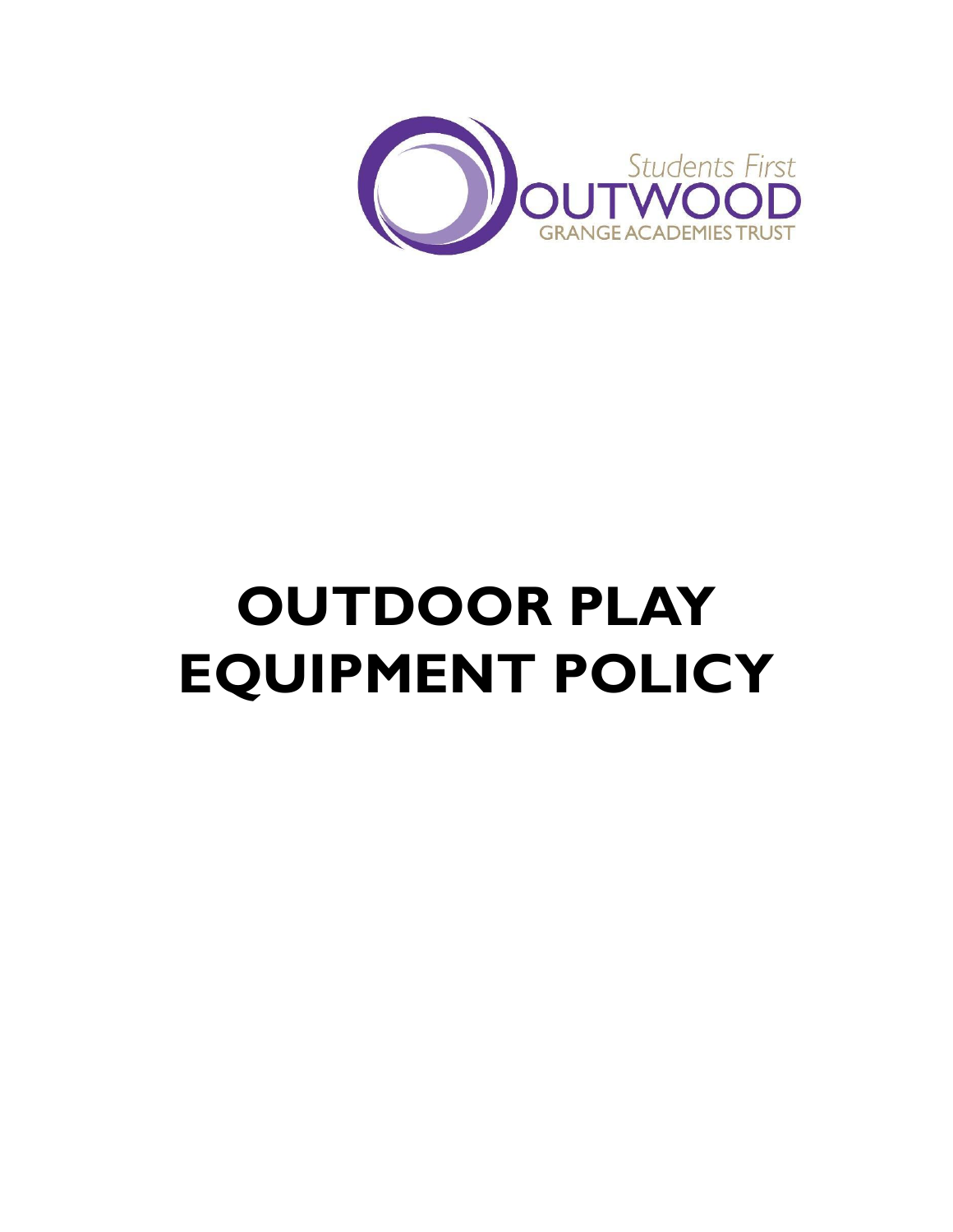| Document control table        |               |  |                                          |                                                                                                                        |  |  |
|-------------------------------|---------------|--|------------------------------------------|------------------------------------------------------------------------------------------------------------------------|--|--|
| Document title:               |               |  | <b>Outdoor Play Equipment Policy</b>     |                                                                                                                        |  |  |
| Author (name & job<br>title): |               |  | Lee Wilson, Executive Principal, Primary |                                                                                                                        |  |  |
| <b>Version number:</b>        |               |  | V <sub>4</sub>                           |                                                                                                                        |  |  |
| Date approved:                |               |  | <b>March 2022</b>                        |                                                                                                                        |  |  |
| <b>Approved by:</b>           |               |  | <b>OGAT Board</b>                        |                                                                                                                        |  |  |
| Date of review:               |               |  | <b>March 2024</b>                        |                                                                                                                        |  |  |
| <b>Document History</b>       |               |  |                                          |                                                                                                                        |  |  |
| <b>Version</b>                | <b>Date</b>   |  | <b>Author</b>                            | <b>Note of revisions</b>                                                                                               |  |  |
| V <sub>2</sub>                | April 17      |  | LW                                       | Policy review, no updates                                                                                              |  |  |
| V <sub>3</sub>                | <b>Mar 20</b> |  | KB.                                      | Policy review, no updates                                                                                              |  |  |
| V <sub>4</sub>                | Mar 22        |  | LWilson &<br>Clayton                     | Additional bullet points added to zoning of<br>activities and level 1 checks, both relating to<br>protective measures. |  |  |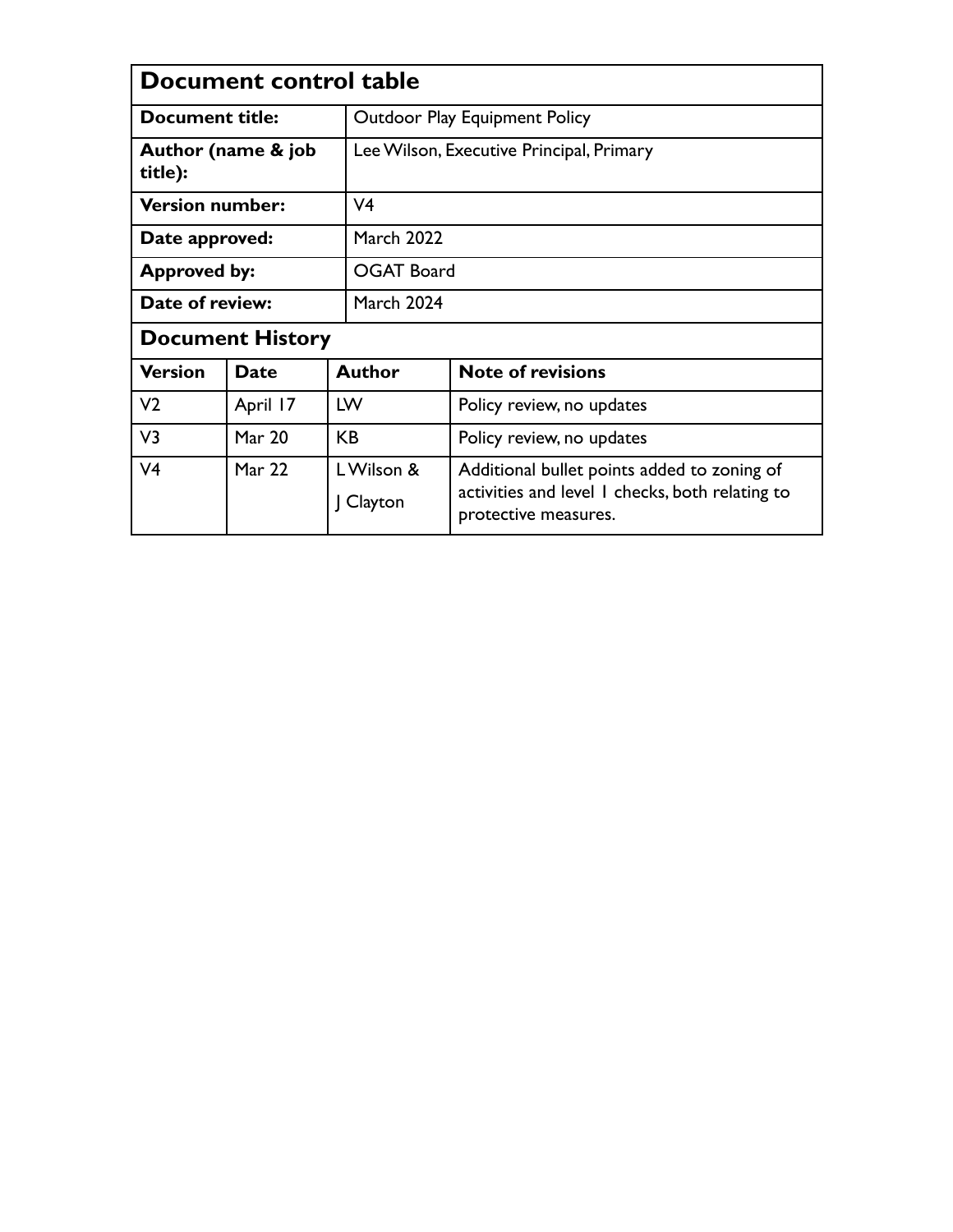# **OUTDOOR PLAY EQUIPMENT**

#### **Safe use of equipment**

#### **Supervision**

Children must be supervised at all times whilst using outdoor play equipment and the appropriate number of people required to supervise play areas must be determined for each location. Supervising staff should be familiar with the equipment, the rules for use and of the ability of the children.

#### **General guidelines**

To assist academies in the development of appropriate arrangements the guidelines detailed below should be followed.

- Staff/supervisors on duty must ensure that outdoor play equipment is visible and can be appropriately supervised when in use.
- Staff/supervisors on duty have a responsibility to make regular checks for defects and report them as appropriate.
- Staff/supervisors have a responsibility to ensure appropriate behaviour policy
- Consideration needs to be given to weather conditions, outdoor play equipment should not be used during wet or icy conditions.
- Apparatus must only be used at appropriate times when supervised. Parents need to be informed that the apparatus is for school aged children only and not to be used before and after school

# **Clothing/Footwear**

Suitable clothing should be worn. Hazards can arise from - unfastened coats, woollen gloves, scarves, ties, etc.

Appropriate footwear must be worn. Hazards arise from - slippery soles, open toed and sling back sandals, heels and untied laces, etc.

# **Zoning of Activities**

Consideration should be given to the range of activities occurring within the playground area:

- Ball games/chasing games should be sited away from the climbing area.
- Where a playground area is multi-use (e.g. the same play area may be used for netball, football, chasing games, etc.) with fixed equipment (e.g. netball/football posts) a risk assessment should be carried out to ascertain whether additional protective measures (eg. post protectors) should be in place.
- In a nursery garden, wheeled toys in particular, should be used away from the climbing area.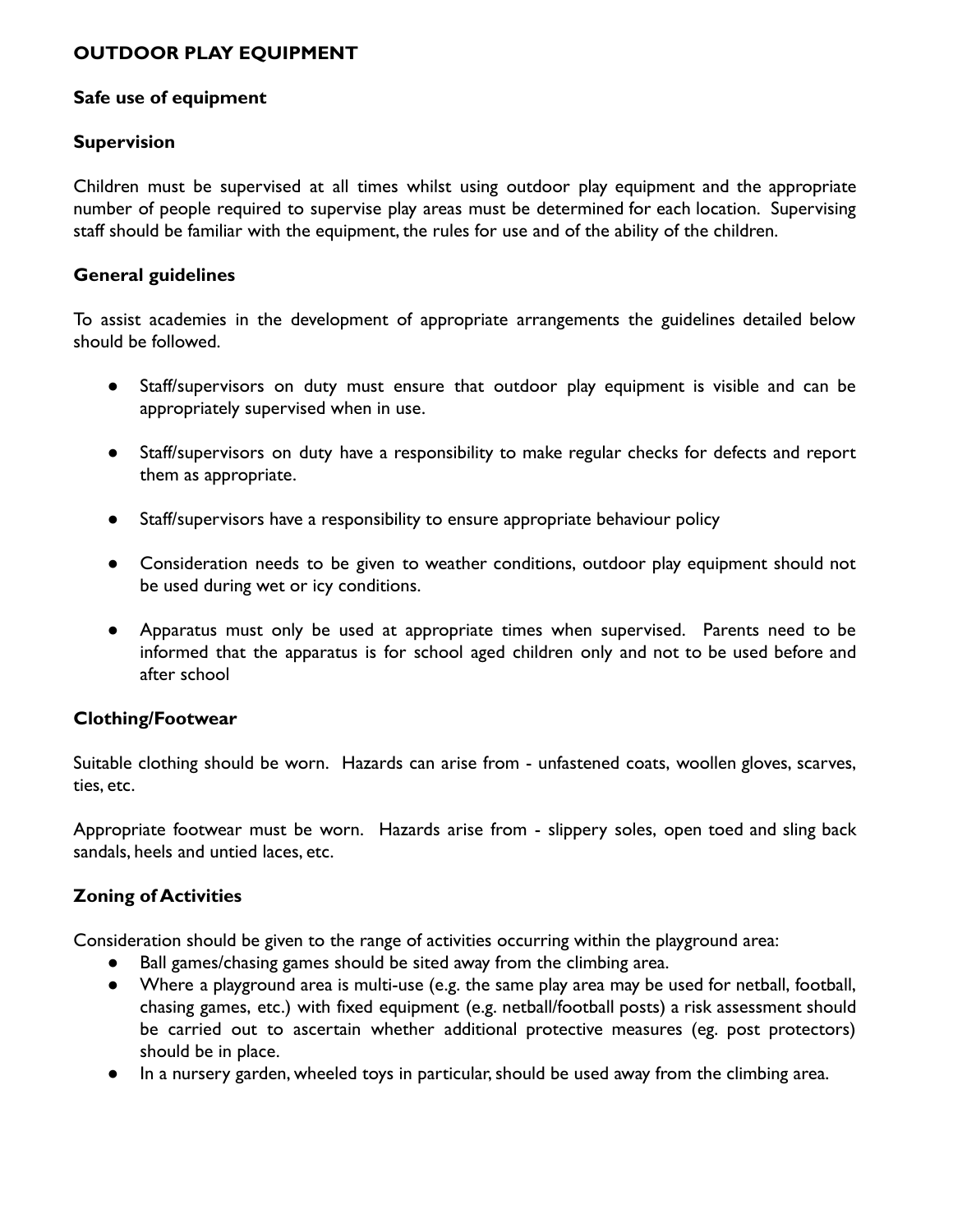#### **Play equipment standards**

All **new** outdoor play equipment must be designed, constructed, installed and maintained in accordance with European standards BS EN 1176 and BS EN 1177.

These European standards are not retrospective or a legal requirement but represent good practice in the event of an accident claim. Play equipment which was considered safe under BS 5696 will still be safe under the new standards.

The independent competent person carrying out annual inspection and maintenance will advise whether any alterations need to be made.

In order to ensure compliance, the authority recommends that only manufacturers/contractors with appropriate play industries registration be used by schools which are planning to install new outdoor play equipment. Schools should check that companies have API (Association of Play Industries) or BSI registration for equipment manufacture and installation.

Scrambling and climbing elements must not exceed 3 metres, for children below 5 years the height should be a maximum of 1.6 metres.

Height should not be the dominant feature on any item of equipment. Interest, challenge and enjoyment should be achieved without the need for height itself.

Structures must be spaced clear of each other to prevent one activity interfering with another, they must also be clear of walls, fences etc.

Suppliers of new equipment must supply information relating to surfacing requirements, intended age range, risk assessment, installation instructions, servicing and maintenance instructions

# **Safety surfaces**

**All** products must meet the appropriate BS EN Standards. Both **portable** and **fixed** climbing equipment that has a fall height of 600mm **must** be on an impact-absorbing surface if **used outside**. (Fall height is the distance from the clearly intended body support to the impact area)

Although impact absorbing surfaces cannot prevent accidents they may reduce the level of injury. There are a range of surfaces available which provide impact attenuation including rubber mats and tiles, bark etc.

The extent of surfacing around static equipment is dependent on the fall height, this should extend at least 1.75M beyond the outermost points of the base of the frame.

When considering so-called safety surfaces their likely effectiveness, durability, practicality and management should be taken into account.

Materials such as top soil and turf do have limited impact absorbing properties.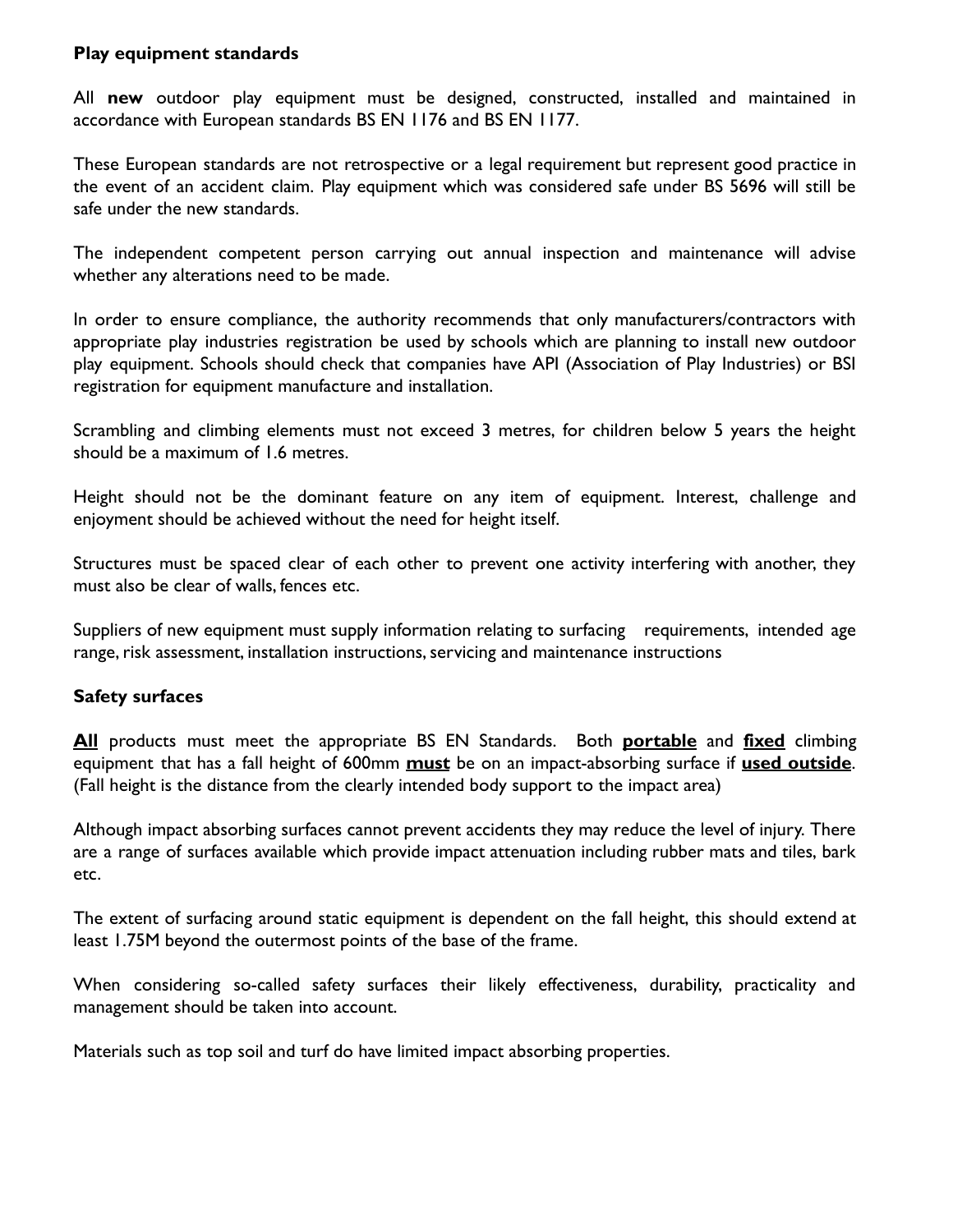Where bark is used this area should be a minimum of 300mm deep with a recommended particle size of 38mm max and 12mm min.

Loose materials will spread if not suitably contained and will need to be topped up from time to time, thus it is important to have additional bark available to top up to the original level.

#### **Inspection and maintenance**

For new equipment a post installation inspection must be arranged.

BS EN 1176 recommends that all outdoor play equipment be inspected and maintained on a regular basis. Such inspection and maintenance is at 3 levels.

**Level 1 checks** – Daily / pre use checks by staff (these do not require formal recording)

Concentrating on the following points:

- No evidence of obvious wear / damage
- Area safe from health hazards e.g. needles, glass, faeces etc.
- Impact absorbing surfaces no cuts, tears, wear or unstuck areas
- All fastening tightly secured
- No broken chains, stretched links or loose or twisted shackles
- Uprights unbroken and firm in the ground
- Where any additional protective measures are in place (e.g. post protectors) these should be correctly installed and with no evidence of obvious wear / damage.

Where any defects / hazards are identified appropriate steps must be taken to prevent use until problems have been satisfactorily resolved.

#### **Level 2 checks – termly inspection in house**

A more thorough check of the equipment to be conducted termly and these records kept on site.

#### **Level 3 checks – annual inspection**

A detailed certified inspection by an independent competent person capable of inspecting to BS EN 1176 and 1177 these checks must be formally recorded and records kept on site.

Such checks ensure safety and identifies any improvements required in terms of the European standards

The competent person conducting the annual inspection will advise on the extent of surfacing required for both static and moving equipment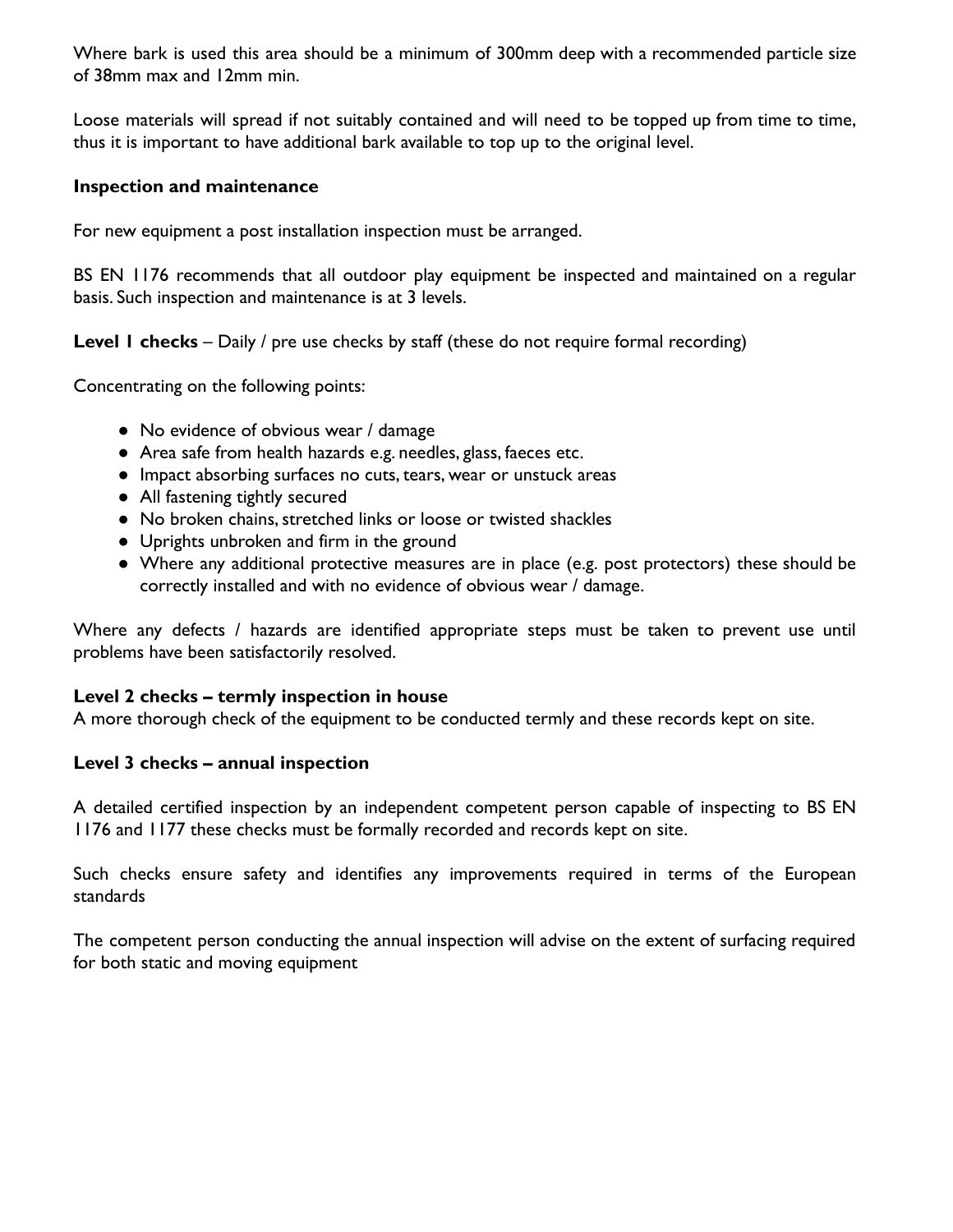# **OUTDOOR PLAY EQUIPMENT TERMLY SAFETY CHECKLIST**

DATE INSPECTED……………………………………….... INSPECTED BY………………………………………………

| <b>ITEMS OF EQUIPMENT CHECKED</b> |   |  |  |  |
|-----------------------------------|---|--|--|--|
|                                   |   |  |  |  |
|                                   |   |  |  |  |
|                                   |   |  |  |  |
|                                   |   |  |  |  |
|                                   | u |  |  |  |

| <b>FEATURE</b>                                   | <b>CHECK FOR</b>                                                                                         |   |   | <b>SATISFACTORY</b> | <b>COMMENTS / ACTIONS</b> |  |
|--------------------------------------------------|----------------------------------------------------------------------------------------------------------|---|---|---------------------|---------------------------|--|
|                                                  |                                                                                                          | Y | N | N/A                 | <b>NEEDED</b>             |  |
| Structure                                        | Cracking, breaking, warping,<br>loosening and bending                                                    |   |   |                     |                           |  |
| Surface Finish                                   | Protective coating missing, rust,<br>cracks, splinters                                                   |   |   |                     |                           |  |
| Consumable<br>Items E.G.<br>Ropes, Chains        | Missing, bent, broken, loosened,<br>worn, open hooks                                                     |   |   |                     |                           |  |
| <b>Edges</b>                                     | Protrusions, sharp edges                                                                                 |   |   |                     |                           |  |
| Pinch Or Crush<br>Points                         | Exposed mechanisms, joints or<br>moving components                                                       |   |   |                     |                           |  |
| <b>Moving Parts</b>                              | Worn, lack of lubrication,<br>seizure or excessive motion                                                |   |   |                     |                           |  |
| Guards /<br>Handrails /<br><b>Swing Barriers</b> | Missing, bent, broken, loosened                                                                          |   |   |                     |                           |  |
| <b>Access</b>                                    | Missing or broken rungs, steps<br>or treads etc.                                                         |   |   |                     |                           |  |
| Swing And<br><b>Other Seats</b>                  | Missing, damaged, loosened etc.                                                                          |   |   |                     |                           |  |
| Impact<br>Absorbing<br><b>Surfaces</b>           | Ineffective by being compacted,<br>displaced or not extensive<br>enough to cover possible<br>impact area |   |   |                     |                           |  |